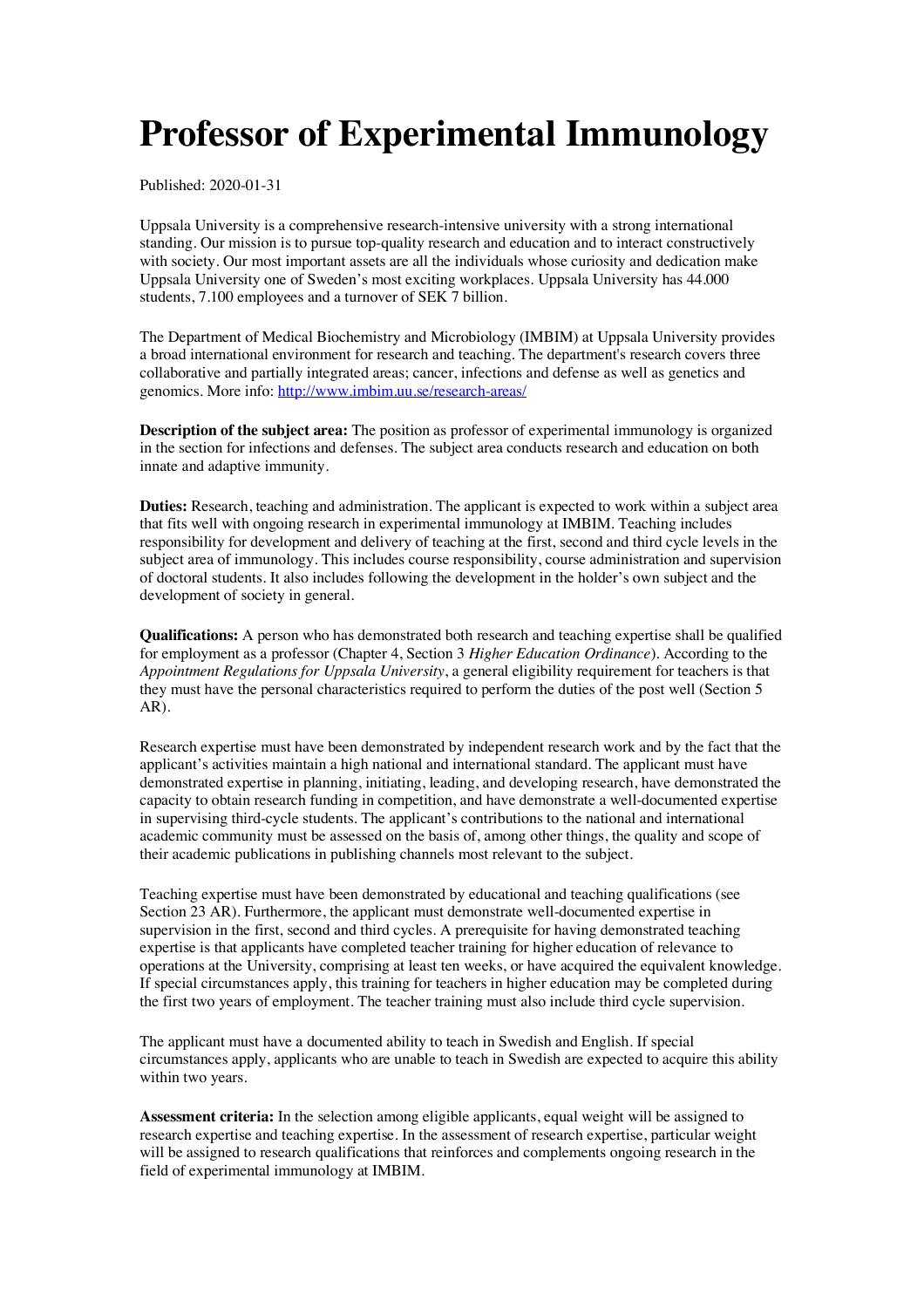In assessing research expertise, research quality and independence must be the prime consideration. The scope of research, primarily in regard to depth and breadth, must also be afforded consideration. Furthermore, consideration must be given to the capacity to plan, initiate, lead and develop research and education in the third cycle, the ability to acquire funding for research in competition, as well as demonstrated capacity to interact with others, both within academia and in the wider community. See also Section 3 of *Guidelines and Assessment Criteria for Recruiting and Promoting Teachers at the Disciplinary Domain of Medicine and Pharmacy* (GA) and Section 21 AR.

In assessing teaching expertise, teaching quality must be the prime consideration. The scope of teaching experience, in terms of both breadth and depth, must also be afforded consideration. Furthermore, consideration must be given to the capacity to plan, initiate, lead, and develop teaching and instruction, as well as the ability to connect research to teaching in respect to research in the subject at hand, subject didactics, as well as teaching and learning in higher education. The ability to interact concerning issues of teaching and learning in higher education with actors inside and outside the University is also included in teaching expertise. See also Section 4 GA and Section 23 AR.

When the University appoints new teachers, those applicants must be selected who, following a qualitative holistic assessment of their competence and expertise, are judged to have the best potential to carry out and develop the relevant duties and to help advance operations.

**Assessment criteria, other expertise:** Administrative and leadership expertise are significant to the position and will be assigned weight. The ability to collaborate with the surrounding community and to inform the public about research and development will be considered.

Leadership expertise is demonstrated through the ability to lead operations and employees, make decisions, assume responsibility and motivate and provide others with the conditions necessary to attain common goals. The ability to coordinate the group and contribute to generating commitment, participation and job satisfaction and the ability to manage conflicts are further examples of demonstrated expertise. See Section 5 GA.

According to the *Appointment Regulations*, administrative expertise is demonstrated, for example, through the capacity to plan, organize and prioritize work in an efficient and task-related manner, as well as through the ability to assign and observe time frames. Expertise includes overall operational planning and the capacity to manage resources in a way that reflects operational priorities, as well as the ability to work in a structured manner based on an awareness of goals and quality. See Section 5 GA.

According to Section 6 GA, the following apply: When assessing collaborative expertise, experience with and expertise in education and outreach, editorships and other activities related to knowledge exchange between the University and the surrounding community, as well as experience with innovation and entrepreneurship, shall be of significance.

The gender-equality aspect will be applied if it is determined following a qualitative assessment that two applicants of different genders have equal or approximately equal qualifications.

Appointment Regulations for Uppsala University

Guidelines and assessment criteria for recruiting and promoting teachers at the Disciplinary Domain of Medicine and Pharmacy

Career Portfolios: Instructions for compiling qualifications and guidelines for qualifications assessment in connection with recruitment of teachers

Uppsala University strives to be an inclusive workplace that promotes equal opportunities and attracts qualified candidates who can contribute to the University's excellence and diversity. We welcome applications from all sections of the community and from people of all backgrounds.